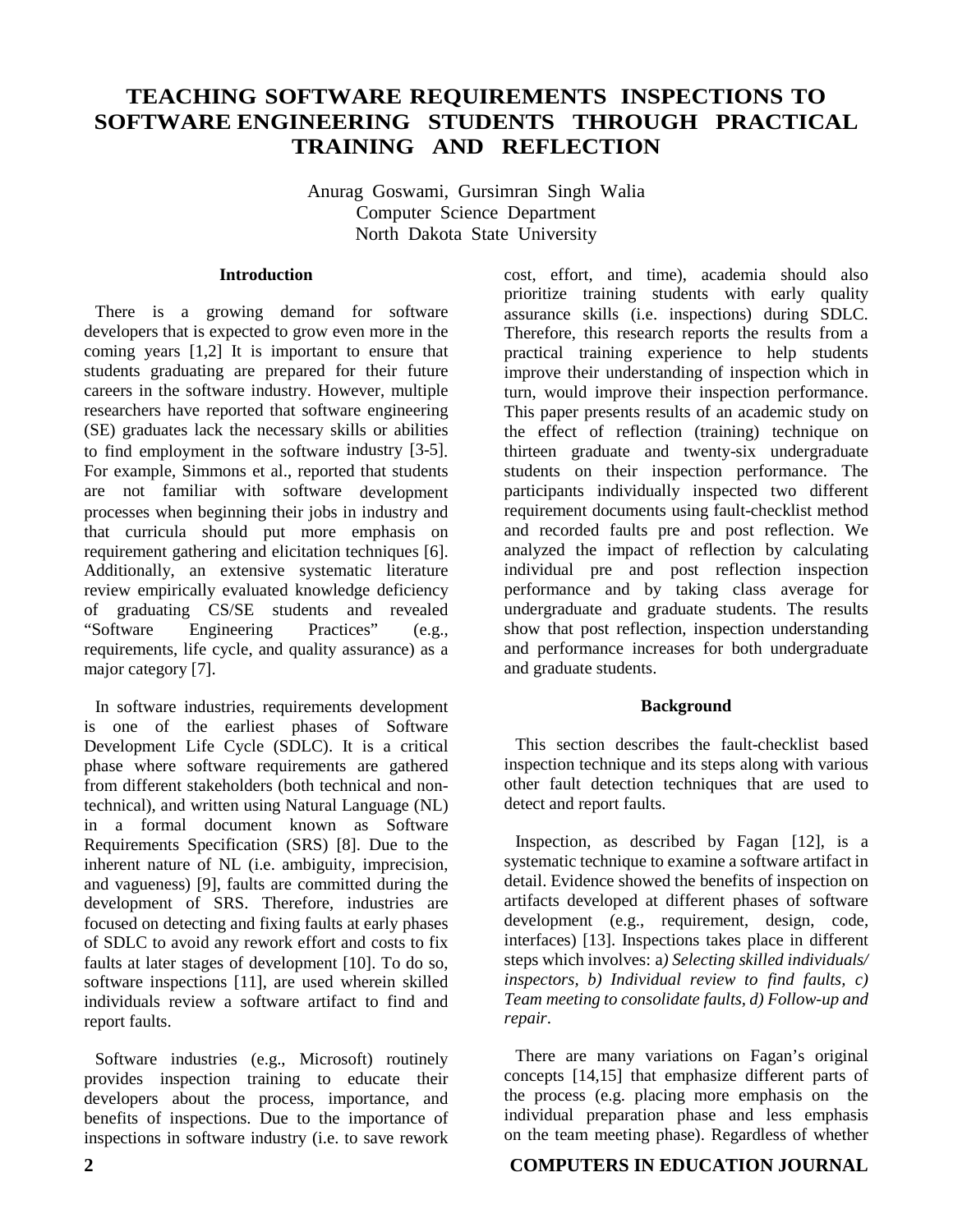there is a team meeting, the effectiveness of the individuals significantly impacts the overall effectiveness of the inspection [16]. During the use of inspection technique, inspectors are given a set of checklists and printed form which guides them on how to perform inspection [17]. Based on the knowledge from checklist regarding the type of faults (example in Figure 1), inspectors read through the software artifact (here requirements document) to detect and report faults in fault form.

| <b>Type</b>           | <b>Description</b>                                                                                                                                                                                   |  |  |  |  |  |
|-----------------------|------------------------------------------------------------------------------------------------------------------------------------------------------------------------------------------------------|--|--|--|--|--|
| Omission              | Necessary information about the system has been<br>omitted from the software artifact.                                                                                                               |  |  |  |  |  |
| Incorrect fact        | Some information in the software artifact contradicts<br>information in the requirements document or the<br>general domain knowledge.                                                                |  |  |  |  |  |
| Inconsistency         | Information within one part of the software artifact is<br>inconsistent with other information in the software<br>artifact.                                                                          |  |  |  |  |  |
| Ambiguous Information | Information within the software artifact is ambiguous,<br>i.e. any of a number of interpretations may be derived<br>that should not be the prerogative of the developer<br>doing the implementation. |  |  |  |  |  |
| <b>Extraneous</b>     | Information is provided that is not needed or used.                                                                                                                                                  |  |  |  |  |  |
| Miscellaneous         | Other defects; e.g. a requirement may be found in an<br>inappropriate section of the document.                                                                                                       |  |  |  |  |  |

Figure 1. Fault types in the fault checklist form.

#### **Experiment Design**

The goal of this study was to investigate whether experiential learning of reviewing software artifact aided by an individual's reflection on their inspection results can lead to an improved understanding of requirements inspection process and an improvement in their abilities to find real software faults during the inspection. To accomplish this goal, a controlled empirical study involved undergraduate and graduate students enrolled in SE courses at North Dakota State University (NDSU). During the course, the subjects performed inspections of two industrial strength software requirement artifacts that were seeded with real software defects. For first inspection, students were

trained on fault checklist based requirements inspection. The students then performed an individual inspection of requirements document and reported the faults found during the inspection. Next, the subjects were provided an actual list of seeded faults and were asked to read through the fault descriptions and reflect upon the faults found (reported) and missed during the inspection. For second inspection cycle, each participant performed an individual inspection using the same fault checklist on a different requirements document and reported faults. The fault data (e.g., reported and missed faults, true faults and false positives, fault descriptions) were collected and analyzed pre and post reflection to understand the nature of improvement in their inspection abilities and their understanding of the inspection process. The remainder of the section provides details of the study goals and metrics, requirement artifacts, students, and study procedure in the following sub sections.

*Research Goal:* The major goal of this study was to investigate whether students' understanding of requirement faults and their inspection performance improve after hands-on practice and reflection. Our research questions are postulated in the GQ format [18] (Figure 2) and briefly described below.

RQ1 investigates whether the students are able to detect a larger number of faults post reflection (i.e., during the second inspection)? RQ2 investigates whether students' find faults faster (i.e., increase in fault rate) during the second inspection? Finally, RQ3 evaluates the quality of the description of the faults reported by the students' pre and post reflection? RQ4 investigates the improvement in terms of the percentage of true faults vs. fault positives post reflection?



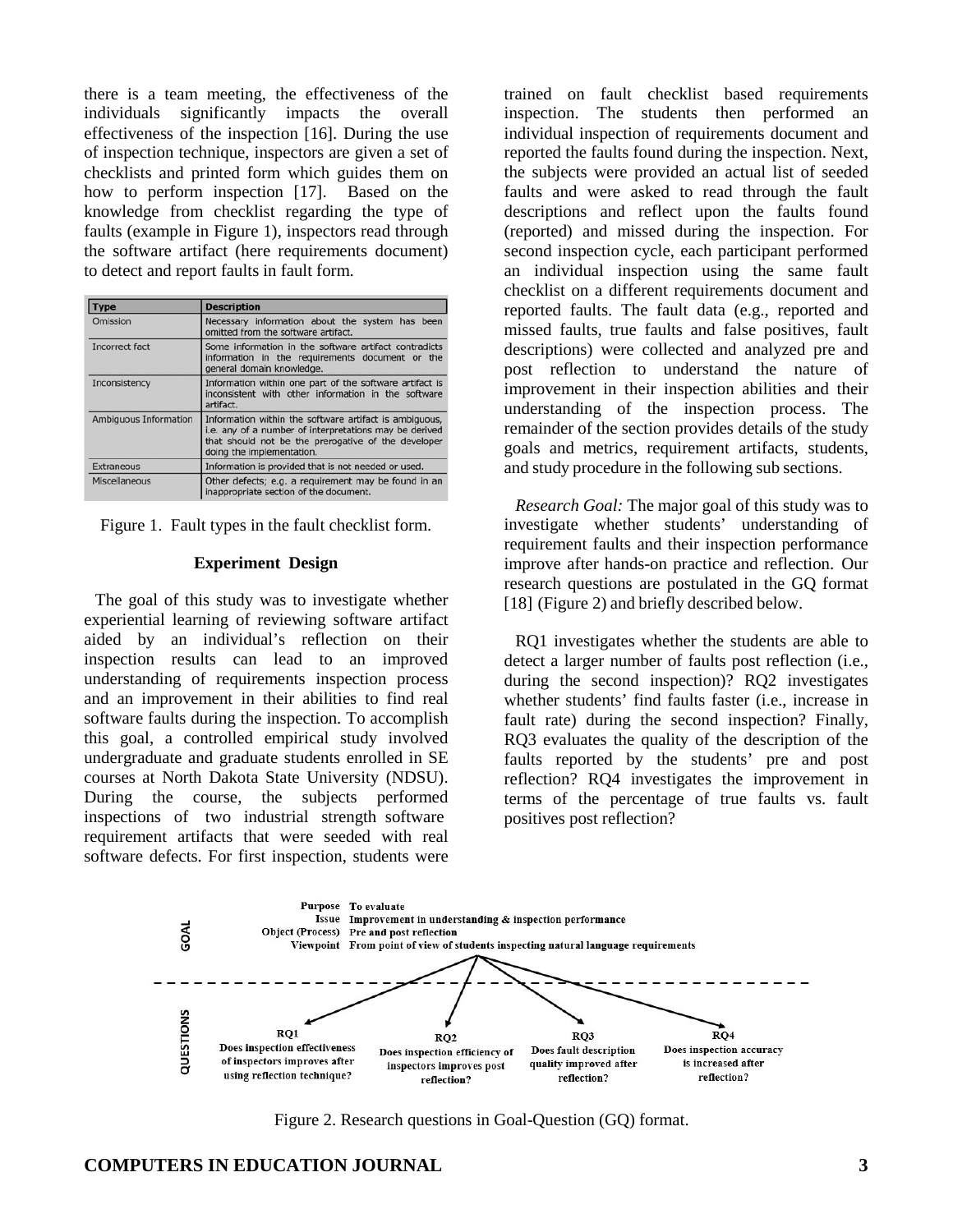*Participating Subjects:* Twenty six under-graduate students enrolled in System Analysis and Design course along with thirteen graduate students enrolled in Requirements Engineering course at NDSU participated in this study. System Analysis and Design course covers the requirements and design development and the required skills for planning, analysis, and design of software system. Similarly, Requirements Engineering course focuses especially on requirement development tasks and technique along with requirement inspection technique. Both the courses required the students to learn about software inspections and their impact on the software quality improvement. Students in both the courses had an average of two years of software development experience in past (i.e. classroom projects, assignments, and industry).

*Artifact:* Two externally developed industrial strength requirement documents (Table I), Loan Arranger System (LAS) and Parking Garage Control System (PGCS), were inspected by each participant during two inspection cycles. Both the documents were written in plain English, developed by Microsoft developers, and have been used in several

inspection studies (for comparing different inspection techniques) as well as by Microsoft to train their employees on the inspection process at Microsoft [19,20]. In terms of the length of documents, LAS was 11 pages long seeded with 30 realistic faults whereas PGCS was 14 pages long seeded with 34 faults. The seeding of the faults was done by Microsoft researchers to represent realistic faults committed by Microsoft developers. Both the documents were selected because both came from the same organization (Microsoft) and were similar in size and fault density (i.e. 2.72 and 2.42 faults per page for LAS and PGCS respectively).

*Experiment Procedure:* The experiment steps are described below and shown in Figure 3:

*Training 1 - Training on inspecting SRS for faults:* During this step, students in both classes were trained by the same instructor during an in-class session of 70 minutes on how to use fault- checklist technique to detect and report different types of faults in SRS in a fault list. During the training, students were provided a small subset of requirements for a Gas Station Control System (GSCS) and were asked to

Table I. Artifacts used for inspection.

|                       |                                            |                                                                                                                                                                                                                              | seeded faults                                                        | inspectors                  |
|-----------------------|--------------------------------------------|------------------------------------------------------------------------------------------------------------------------------------------------------------------------------------------------------------------------------|----------------------------------------------------------------------|-----------------------------|
| $1 - Pre$ -reflection | Loan Arranger<br>System (LAS)              | Online system for loan bundling based on<br>user characteristics                                                                                                                                                             | 30                                                                   | 26 (Undergrad)<br>13 (Grad) |
| 2- Post-reflection    | Parking Garage<br>Control System<br>(PGCS) | Provides automated entry and exit of<br>vehicles based on card/ticket                                                                                                                                                        | 34                                                                   | 26 (Undergrad)<br>13 (Grad) |
|                       | LAS SRS<br><b>PGCS SRS</b>                 | Training $1 \rightarrow$ Fault Checklist<br>Step 1: Inspect LAS SRS<br>Step 2: Reflection on LAS<br>inspection Results<br>Training $2 \rightarrow$ Reflection<br>Discussion and Inspection Recap<br>Step 3: Inspect PGCS SRS | <b>Fault List</b><br><b>Reflection Document</b><br><b>Fault List</b> |                             |

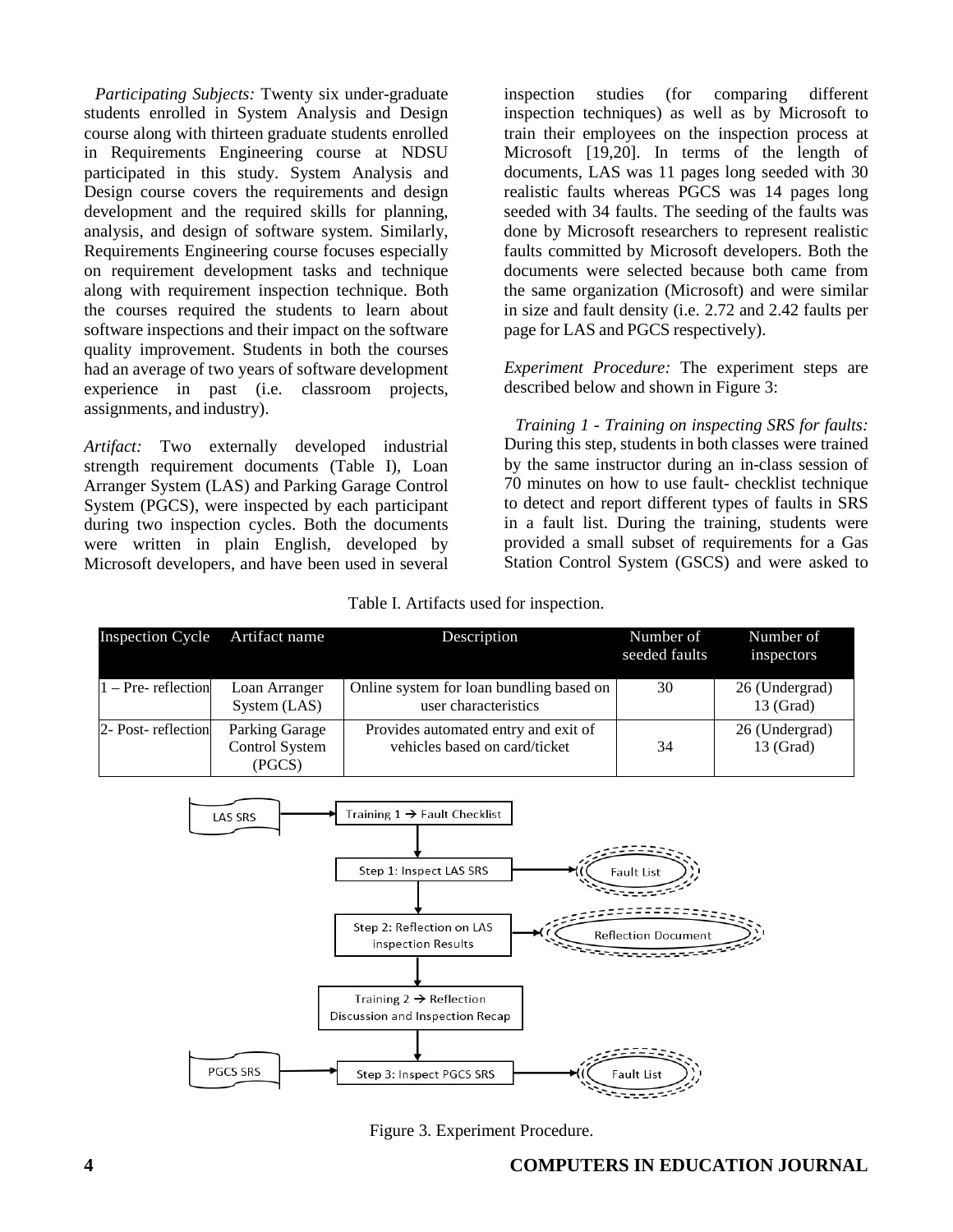find faults which were then discussed in class to prepare them for the first inspectioncycle.

*Step 1 – First inspection: Inspecting LAS SRS for faults:* Next, the subjects individually inspected the LAS document (that was handed to each participant) using the fault checklist technique and reported faults along with timestamp when each fault was found. In addition, the fault reporting form required the subjects to classify the faults identified during the inspection into one of the following fault types: *Omission* (O), *Ambiguous Information* (A), *Inconsistent Information* (II), *Incorrect Fact* (IF), *Extraneous* (E), and *Miscellaneous* (M). At the end of the inspections, thirty nine fault lists (from 26 undergraduate and 13 graduate students) were collected for analysis.

*Step 2 – Reflection of LAS inspection results:* One of the researchers evaluated the faults reported by each participant in both the courses and provided them feedback about true faults and false positives. Students were also informed of the faults that lacked a clear and precise description of why (and where) it represented a problem in the requirements. Next, post inspection reflection document (sample in Table II.) was performed in-class wherein, participants were handed a complete list of the 30 faults in the LAS document. Students were asked to read through the actual fault descriptions and to comment on whether they agree (and explain if they disagree) on the fault? Whether they were able to find that fault? and if they were able to report them? Reading through the first row of Table II, each column is described as follows:

- *Defect#:* represents the defect ID in seeded fault list.
- *Req.#*: indicates the requirement ID(s) where fault is present.
- *Type:* denotes students about fault category to which a fault belongs. For example, A in the first row represents an ambiguity (A) in the requirements.
- *Description:* explains the fault in enough detail for readers to understand.
- *Is it a defect?:* this column required students to agree or disagree whether the fault described represents an actual requirement problem.
- *Did you see this?:* students reported whether they were able to see this fault (in the form of 'yes' or 'no') during the inspection.
- *Did you report this?:* students reported (in the form of 'yes' or 'no') whether they reported this fault during inspection of LAS document.
- *Explain:* this column needs a brief description by the students about their response.

The goal of the reflection document was to enable participants to gain insights in the inspection process and to help them reflect on the reasons behind the faults they missed or they saw but not reported in their fault list. The students were also told to read through the fault descriptions to be able to improve their fault report quality.

*Training 2 – Reflection discussion and recap for re-inspection:* The students were asked to discuss any doubts in the reflection of faults with the trainer and were given a quick recap of fault-checklist based inspection technique.

*Step 3 – Inspecting PGCS requirements:* Next, each participant received the second PGCS document along with the fault form (that they had used during the first inspection) and were asked to perform an individual inspection to identify and record faults based on the feedback from reflection. Like the first inspection, participants were required to mention start and end time of inspection along with the timestamp when they found each fault and to classify the faults into fault types. At the end of the inspections, thirty-nine new fault lists (one per student) were collected foranalysis.

#### **Data Collection**

This section describes the raw data collected during the study along with the data that was computed from

| Defect<br># | Req.# | <b>Type</b> | <b>Description</b>                                | Isita | Did you | Did you<br>defect? see this? report this? | Explain. |
|-------------|-------|-------------|---------------------------------------------------|-------|---------|-------------------------------------------|----------|
|             |       |             | Are the reports in these requirements the same or |       |         |                                           |          |
|             | 1.2   |             | separate?                                         |       |         |                                           |          |
|             |       |             | When do the updates occur? Are they effective     |       |         |                                           |          |
|             | 1.2   |             | limmediately?                                     |       |         |                                           |          |

Table II. Sample of reflection form for LAS document.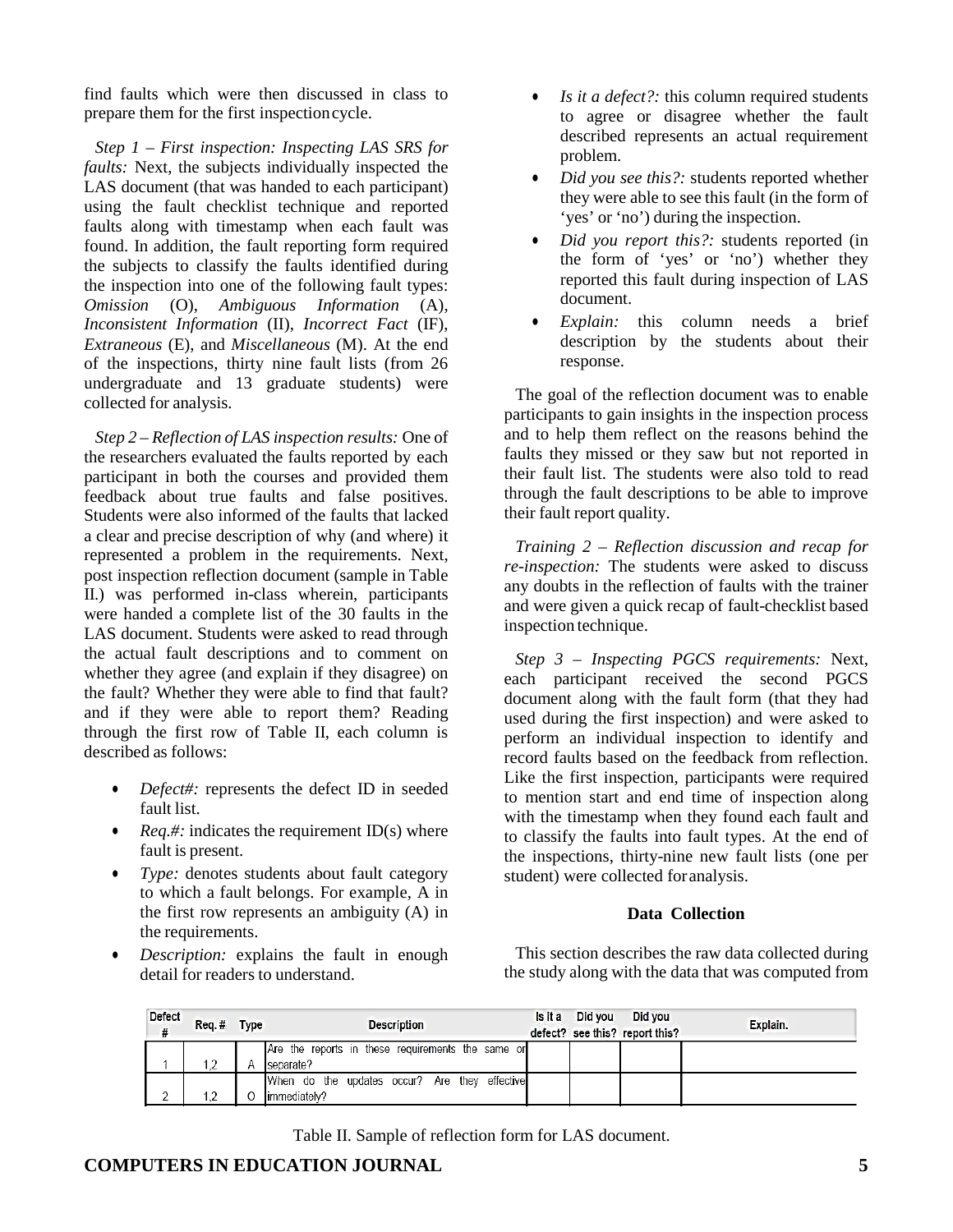raw data to calculate inspection performance (shown in Figure 4) for each participant for both requirement documents (i.e. LAS and PGCS). The raw data variables are described below:

- *M1: Total faults (Tsf):* denotes the number of total faults seeded in the requirements document. In this experiment, LAS contained 30 and PGCS had 34 seeded faults.
- *M2: Total number of faults reported (Tf):* denotes the total number of faults (i.e. count of all faults reported) reported by the subjects in their fault reporting form. This is the raw count prior to any evaluation of the correctness of the faults reported by the subjects. This was done to compare the true and false positive counts when comparing pre and post reflection results.
- *M3: Inspection time*  $(I_t)$  *is the measure of* total time (in minutes) taken by each participant to perform the inspection of an SRS document. M3 was calculated by comparing the starting and finish times for each participant and for each inspection cycle.

Below are the calculated variables from raw inspection data described above:

- *M4: Total number of false positives (Tfp):* one of the researcher's read through fault list of each participant to identify the number of false positives
- *M5: Inspection effectiveness (Te)* after removing fault positives (Tfp) from the total fault count (Tf), the number of actual faults for

each participant was calculated. This was computed pre and post reflection to evaluate the improvement in their inspection accuracy (discussed next). Te =  $Tf - Tfp$ 

- *M6: Inspection Accuracy*  $(I_a)$  is measured as the percentage of inspection effectiveness (Te) in terms of the total fault count  $(T<sub>sf</sub>)$ . Inspection accuracy was computed pre and post reflection as;  $I_a = (T_e/T_s f)^* 100$
- *M7: Inspection efficiency (Ie)* measured as the total number of faults  $(T_e)$  found per hour. This was done to evaluate if the subjects were able to find faults faster post reflection and computed as:  $I_e = (T_e/I_t)^* 60$
- *M8: Fault description score (FDs) and M9: Fault description quality (Qfd)* -– for each inspector, it is the summation of binary score of 0 (not well described) or 1 (well described) for a fault description of each fault out of total faults detected. The idea behind is that, the author of the document should be able to understand and correct the faults without discussing with the inspector(s). Using the same criterion, one of the researcher read through the fault descriptions to understand clearly where fault occurred in SRS and why it represented a problem without talking to the inspectors. If a fault was well described, then it was marked as 1 otherwise 0. For example, if out of total 20 faults, only 10 faults were described in well understood form (i.e. with a score of 1 for 10 faults and a score of 0 for other 10); then the fault description score will be 10 for that particular inspector. This was done to calculate M9 of each fault list pre and post reflection. For each inspector and each



Figure 4. Research questions along with various metrics used.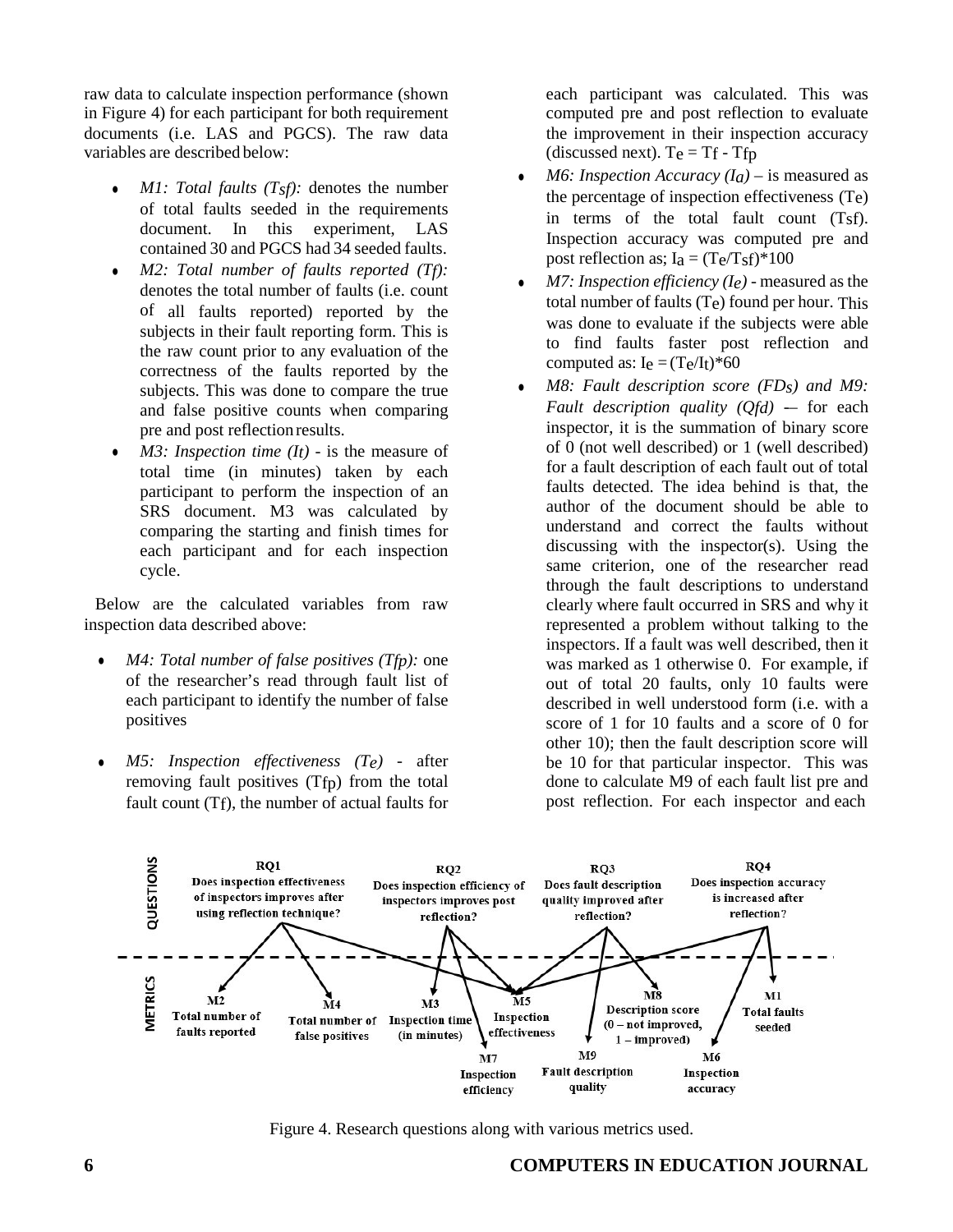inspection cycle, M9 was measured as the percentage of faults that are described in a well understood form out of total inspection effectiveness (T<sub>e</sub>). Qfd =  $(FD<sub>S</sub>/T<sub>e</sub>)$ \*100

For example, out of total 20 faults (i.e Te) fault description score is 10 (FDs) then the fault description quality will be:  $(10/20)*100 = 50\%$ .

We compared the average score of inspection performance from metrics (described above) during the first inspection (i.e. pre reflection) vs. during the second inspection (i.e., post reflection) for participants in both the courses to evaluate the improvement in the students' inspection performance. Table III represents a sample pre and post inspection data for one student. The columns are arranged (from left to right) in the same fashion as metrics are described above. Based on the data from one student, during the second inspection, he/she reported fewer total faults (10 vs. 17), spent less time to find those faults (i.e., 25 minutes vs. 70 minutes), yet found more true faults (4 vs. 2), and reported less fault positives (6 vs. 15). Inspection effectiveness, accuracy and efficiency and fault descriptions improved visibly after training and reflection. The next section analyzes whether similar patterns were seen across all the subjects.

#### **Analysis and Results**

This section reports the improvement in the understanding of requirements inspections and fault detection abilities of the students from first to second inspection cycle. The results are organized around the four research questions (see Figure 4):

*1) RQ1: Does inspection effectiveness of inspectorsimproves after using reflection technique?*

To provide an overview of the effectiveness results, students were able to find a larger number of true faults (Te) during the second inspection (PGCS) as compared to the first inspection (LAS document). Figure 5 compares the average inspection effectiveness (solid fill for graduate students and pattern fill for undergraduate students) pre (using LAS document) and post (PGCS document) reflection. The results show that, graduate students found an average of 4.85 faults during the second inspection (vs. 4.23 faults during the first inspection) and undergraduate students found an average of 5.04 faults (vs. 4.35 faults) during the second inspection. These results show that, effectiveness (the number of actual faults detected) during inspections increased for both graduate and undergraduate students. This was consistent across all the subjects. Additionally, the increase was larger for the undergraduate students which could have been due to the size effect (i.e., larger number of students). The results from paired samples t-test ( $p=0.49$  for graduates and  $p=0.16$  for undergraduate students) showed that the effectiveness increase was not statistically significant. Therefore, based on this result, while the experiential learning (and reflection) helped students detect a larger number of faults, the increase was not significant.



Figure 5. Comparison of inspection effectiveness before and after reflection.

|               | <b>Fault Comparison Data Before and After Reflection</b> |                                            |                                             |                                                          |                                                                     |                                                     |                                                           |                                                      |                                                                   |
|---------------|----------------------------------------------------------|--------------------------------------------|---------------------------------------------|----------------------------------------------------------|---------------------------------------------------------------------|-----------------------------------------------------|-----------------------------------------------------------|------------------------------------------------------|-------------------------------------------------------------------|
|               | <b>Total Faults</b><br><b>Seeded</b><br>$(T_{\rm sf})$   | <b>Total Faults</b><br>Reported<br>$(T_i)$ | Inspection<br>Time<br>$\mathbf{I}_{\theta}$ | <b>Total False</b><br><b>Positives</b><br>$(T_{\rm fb})$ | <b>Inspection</b><br><b>Effectiveness</b><br>$(T_e = T_f - T_{fn})$ | Inspection<br>Accuracy<br>$I_a = (T_e/T_{s0})^*100$ | Inspection<br><b>Efficiency</b><br>$I_e = (T_e/I_t)^* 60$ | <b>Fault Description</b><br>Score<br>FD <sub>s</sub> | <b>Fault Description</b><br>Quality<br>$Q_{fd} = (FD_s/T_s)^*100$ |
| <b>Before</b> | 30                                                       | 17                                         | 70                                          | 15                                                       | 2                                                                   | 6.67%                                               | 1.71                                                      |                                                      | 50.00%                                                            |
| After         | 34                                                       | 10                                         | 25                                          | 6                                                        | 4                                                                   | 11.76%                                              | 9.6                                                       |                                                      | 75.00%                                                            |

Table III. Sample data of one inspector before and after reflection.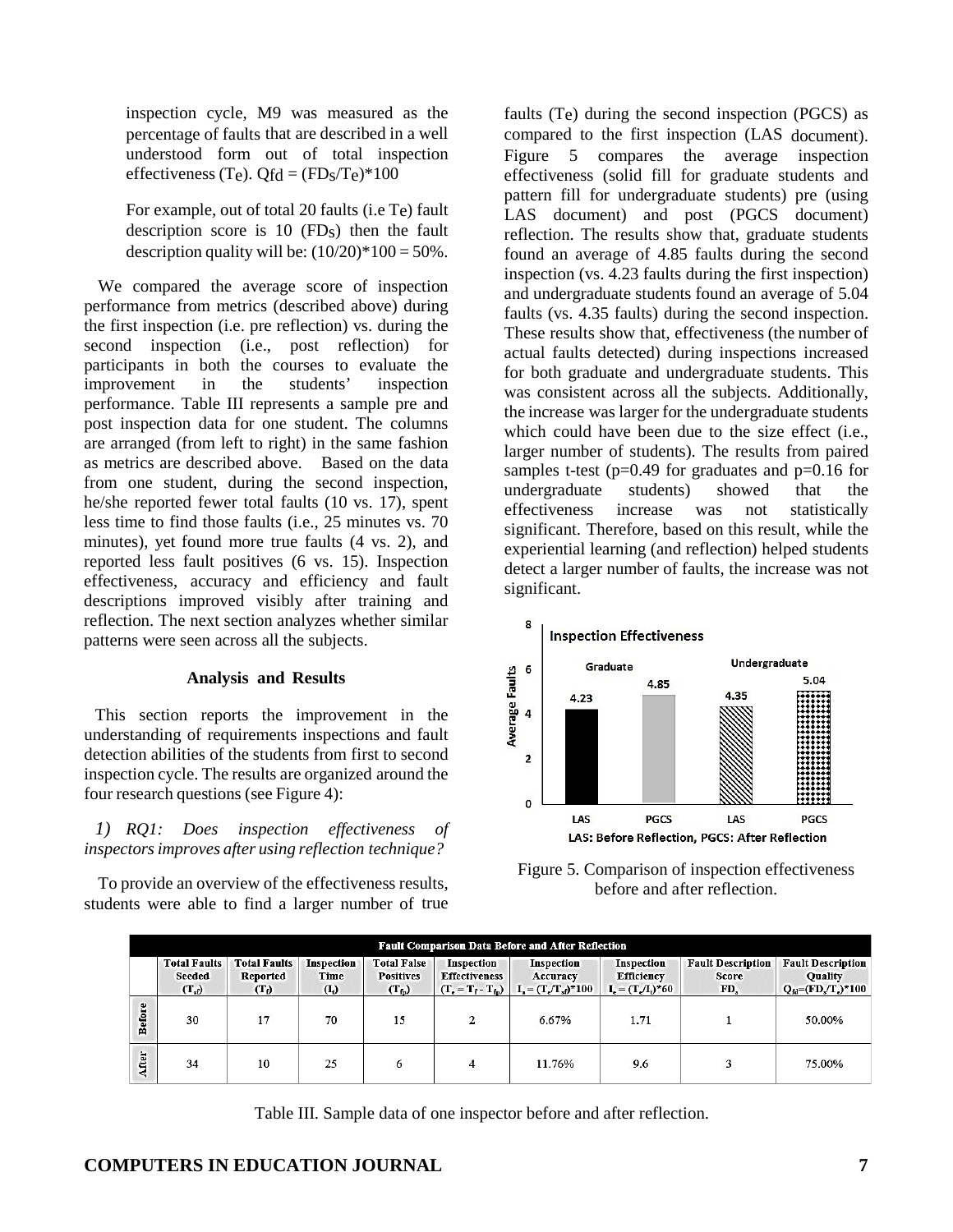### *2) RQ2: Does the inspection efficiency is increased after reflection?*

This research question compares the rate at which students found faults (i.e. inspection efficiency  $-$  Ie) during the first and second inspection. Figure 6 shows the average inspection efficiency of graduate (solid fill) and undergraduate students (pattern fill) pre and post reflection. Results from Figure 6 shows that post reflection (i.e. during the second inspection), students found faults faster as compared to the first inspection. The results from a paired samples t-test showed that inspection efficiency significantly improved for both graduate  $(p=0.004)$ and undergraduate  $(p<0.001)$  students post reflection. This is a significant results and signify that, the students' learning curve was significantly enhanced after having performed an inspection and reflecting upon their mistakes and the fault they should have found.



Figure 6. Comparison of inspection efficiency among graduate and undergraduate students before and after reflection.

## *3) RQ3: Does fault description quality improves after reflection?*

This research question investigates whether inspectors described faults more clearly in fault reporting form during inspection after reading through the clear descriptions in the reflection document. Table IV is an example of fault description of one of the inspectors before and after reflection process. As seen in Table IV, the descriptions are structured in more understandable manner while still being concise post inspection. To quantify the description quality, we compared the average *Fault description score for both courses pre and post reflection (Figure 7).*

| <b>Fault Description Quality</b> |                                                     |  |
|----------------------------------|-----------------------------------------------------|--|
| <b>Before Reflection</b>         | <b>After Reflection</b>                             |  |
| 6 loan analysts not 4            | Not every driver needs a ticket (only non-reserved) |  |

Table IV. Example of fault description quality before and after reflection technique.

Figure 7 compares the fault description quality among graduate (solid fill) and undergraduate students (pattern fill) as requirements inspectors before and after reflection. The results in Figure 7 shows that fault description quality of both graduate and undergraduate students increased after they went through reflection technique. To evaluate the statistical significance, we performed paired samples t-test which showed that reflection had a strong and significant impact on the fault description quality for both graduate  $(p=0.003)$  and undergraduate (p=0.004) students. Therefore, the experiential learning help students report more clear and understandable fault descriptions.



Figure 7. Comparison of fault description quality score among graduate and undergraduate students before and after reflection.

## *4) RQ4: Does inspection accuracy of inspectors improves post reflection?*

As mentioned earlier, inspection accuracy (calculated as the percentage effectiveness out of total number of seeded faults) was compared during the two inspection cycles. The percentage was computed to normalize the comparison between two documents that had a different number of seeded faults. A comparison of the inspection accuracy is shown in Figure 8. The results show that, students reported higher inspection accuracy post reflection as compared to the first inspection. Yet again, the increase was higher for the undergraduates as compared to the graduate students.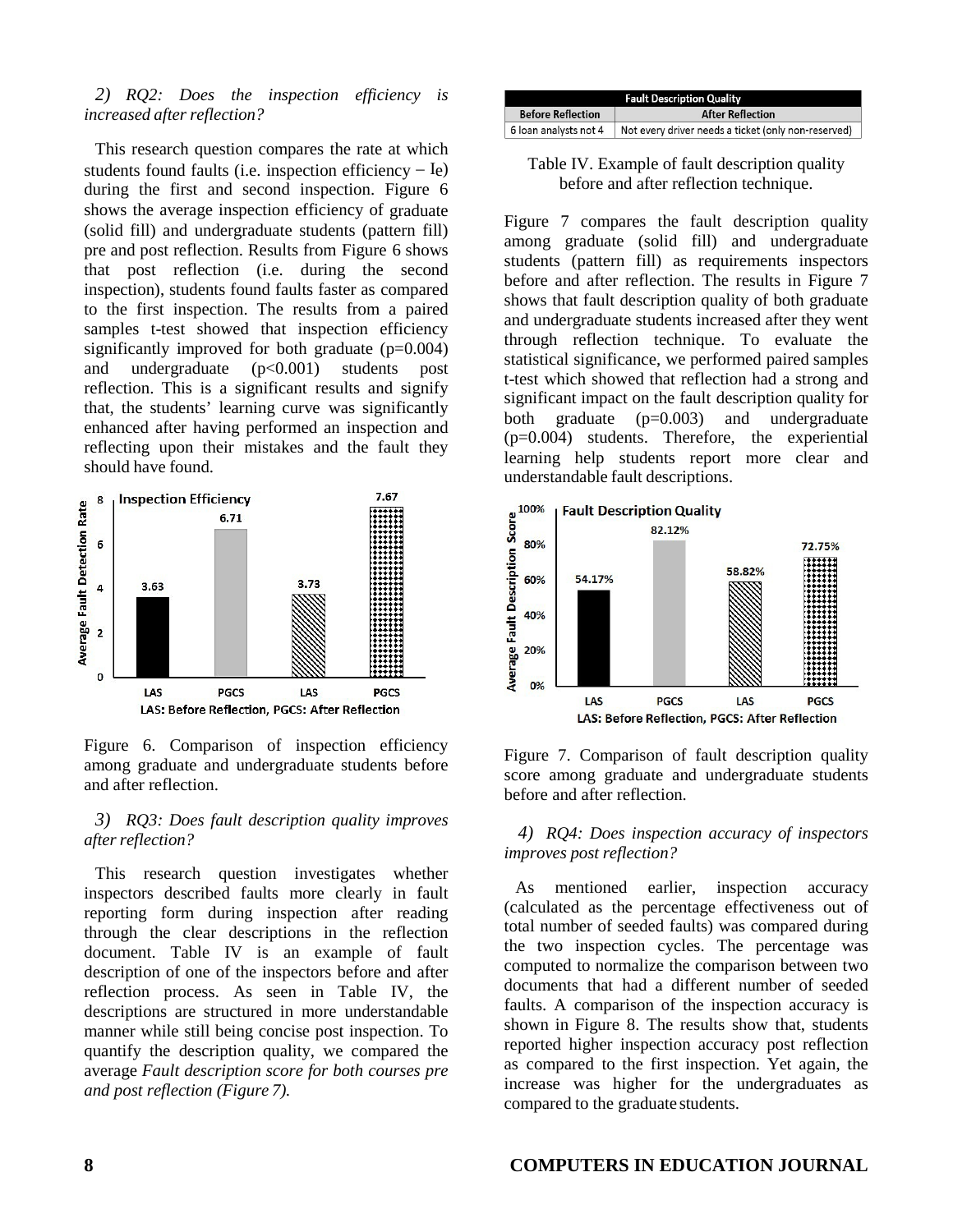

Figure 8. Comparison of inspection accuracy before and after reflection.

To gain more insights into the accuracy results, we calculated the percentage of inspection false positive data from pre and post reflection. It was the ratio of false positives (Tfp) to the number faults seeded (Tsf). It was found that, students reported a large number of false positives during the second inspection which impacted their results. This could have been biased by a couple of reasons. First, the students were told that they would be graded on their performance during the second inspection (since they have already done it once and have had a chance to review their mistakes). This might have negatively motivated them to report as many faults as possible to show that their effort during the inspection exercise. Second, the students still tend to think a lot in terms of the missing design details (which is outside the scope of functional requirements) and that needs to be talked more in class for them to be able to differentiate between true faults and false positives.

#### **Discussion of Results**

The major focus of this study was to investigate whether experiential learning aided by the reflection technique can lead to a better understanding of requirements inspection which in turn, leads to an improved inspection performance. Based on the results, it is evident that reflection technique helped students understand the inspection process better which leads to an improved inspection outcome (i.e. effectiveness, efficiency, and description quality).

Inspection accuracy was almost equal for both graduate and undergraduate students which might be due to the fact that students learn more on how to design and code and not enough time is spent on helping students to read or write functional requirements. This makes it difficult for students to differentiate between missing information or

## **COMPUTERS IN EDUCATION JOURNAL 9**

ambiguity in the requirements description (a type of requirements fault) and missing design information (often outside the scope of requirements) during the review of information contained in the SRS. This was a big reason that the students still report (even post reflection) a larger frequency of false positive faults. Interestingly, undergraduate students performed better than the graduate students in terms of their inspection performance both before and after reflection. This is in accordance with the studies [21,22] at Microsoft, wherein level of the technical education (Bachelors vs. Masters vs. Doctorate) did not had a significant impact on the inspection performance of professional developers. Therefore, unlike other aspects of software development, inspections may rely more on the inherent abilities of the students to comprehend and process natural language information contained in requirements document. We plan to evaluate this aspect in future studies in hopes of further improving the performance of students learning software performance of students learning inspections in classroom settings.

### **Conclusion and Future Work**

Based on the results from our study, reflection techniques do help students in better understanding of fault-checklist based requirements inspection technique and can lead to higher inspection output. Results also exhibits that, reflection technique can be used by academicians for reducing skill gap between academia and industry by helping students acquire the required inspection skills in experiential form. While this paper reports the use of experiential learning in the context of teaching requirement inspections to the students, it can be used for training other needed software skills (e.g., writing quality code, developing requirements/design document, etc). These results motivate us for further investigation. Our immediate future work would include replicating the study for non-technical inspectors for generalizing our results. Another future work is how students' cognitive ability to comprehend information could have an impact on software development task(s).

### **References**

- 1. Samson, T.: 'Demand for software engineers keeps climbing -- and so do the salaries',InfoWorld,2015.
- 2. Sayed, D.: 'Technology pay rates rising faster than the general labor market', Applied HR Strategies (AHRS) Client Alert,2015.